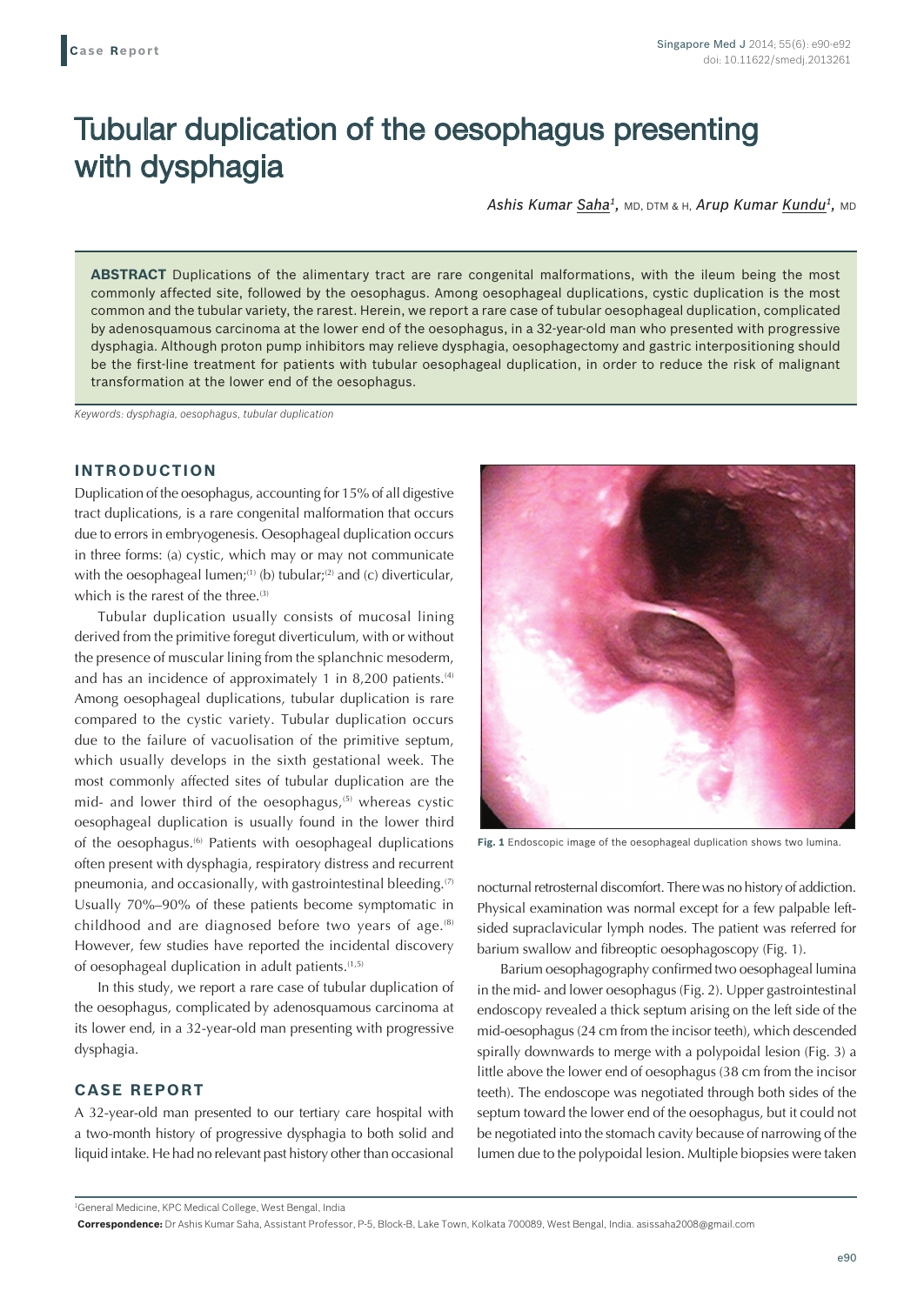

**Fig. 2** Barium oesophagogram shows oesophageal duplication.



**Fig. 3** Endoscopic image shows a polypoidal growth at the lower end of the oesophagus.



**Fig. 4** Photomicrograph of the polypoidal growth shows adenosquamous oesophageal carcinoma with intestinal metaplasia (Haematoxylin & eosin,  $\times$  100).

from the lesion for histopathological examination, which showed adenosquamous carcinoma of the oesophagus with evidence of scattered intestinal metaplasia (Fig. 4).

In view of the finding of adenosquamous carcinoma with intestinal metaplasia at the lower end of the oesophagus, radiotherapy was opted as the preferred treatment, and the patient was advised accordingly. However, in spite of repeated advice, he chose not to continue treatment and was lost to follow-up.

### **DISCUSSION**

Oesophageal duplications are estimated to account for 10%–20% of foregut duplications in the posterior mediastinum.(9) Unlike cystic duplications, tubular duplications usually communicate with the normal oesophagus. The earliest known description of tubular duplication was made by Kirwan et al,<sup>(10)</sup> and the second patient was reported by Kathe in 1907.(11) Malignancies in patients with partial duplication have also been reported earlier.<sup>(12)</sup> In this study, we report the case of a 32-year-old man who presented with progressive dysphagia and was diagnosed with tubular oesophageal duplication complicated by adenosquamous carcinoma at the lower end of the oesophagus.

In normal individuals, the lower oesophageal sphincter can unfold up to 2 cm as the stomach distends.<sup>(13)</sup> As such, this portion of the lower oesophagus can be exposed to an unbuffered acid pocket that floats on the lipid layer after consumption of fatty meals, causing injury to its squamous epithelium. As a result, the epithelium becomes damaged, with evidence of basal cell hyperplasia followed by intestinal metaplasia.(8) It is in such heterotopic mucosa that malignant change occurs. In our patient, the biopsy results revealed disarray of mucosal architecture with intestinal metaplasia. This metaplastic mucosa may have formed the basis for eventual malignant change.

Current literature suggests that oesophagectomy and gastric interpositioning should be considered as the first-line treatment for tubular duplication of the oesophagus in cases where there is no malignant transformation. $(14)$  Such an approach might even help to reduce the risk of malignant transformation at the lower end of the oesophagus.(15) Proton pump inhibitor therapy is also thought to relieve the symptoms of dysphagia to a certain extent.<sup>(16)</sup> However, as adenosquamous carcinoma with intestinal metaplasia was found at the lower end of oesophagus in our patient, radiotherapy became the treatment of choice. As our patient chose to discontinue treatment and was lost to follow-up despite our repeated advice, we were unable to provide him with appropriate treatment and ascertain outcome.

#### **REFERENCES**

1. Nakahara K, Fujii Y, Miyoshi S, et al. Acute symptoms due to huge duplication cyst ruptured into esophagus. Ann Thorac Surg 1990; 50:309-11.